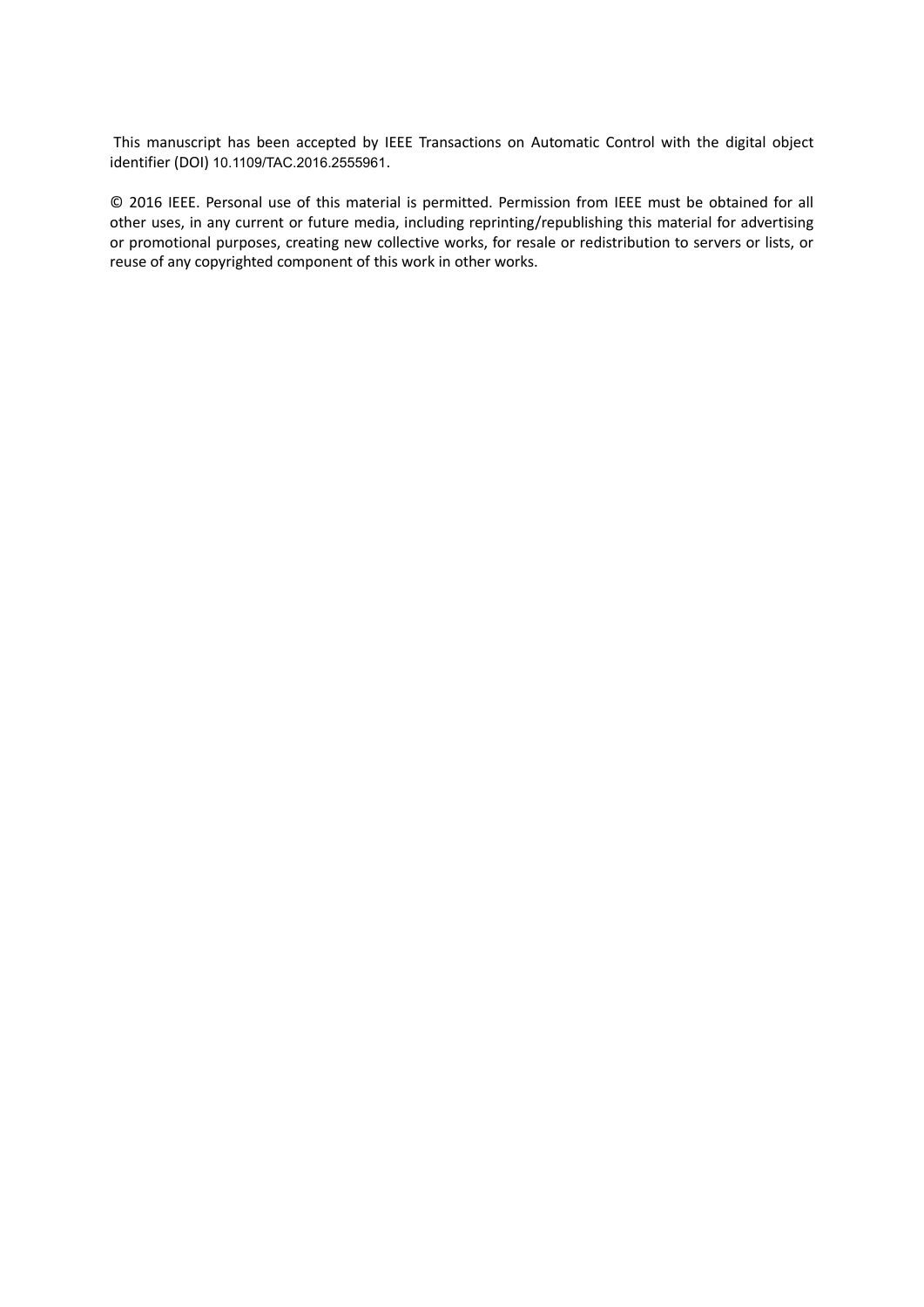# Subspace Identification of Distributed Clusters of Homogeneous Systems

Chengpu Yu, Michel Verhaegen

*Abstract*—This note studies the identification of a network comprised of interconnected clusters of LTI systems. Each cluster consists of homogeneous dynamical systems, and its interconnections with the rest of the network are unmeasurable. A subspace identification method is proposed for identifying a single cluster using only local input and output data. With the topology of the concerned cluster being available, all the LTI systems within the cluster are decoupled by taking a transformation on the state, input and output data. To deal with the unmeasurable interconnections between the concerned cluster and the rest of the network, the Markov parameters of the decoupled LTI systems are identified first by solving a nuclear-norm regularized convex optimization, following the state-space realization of a single LTI system within the cluster by solving another nuclearnorm regularized optimization problem. The effectiveness of the proposed identification method is demonstrated by a simulation example.

*Index Terms*—General network topology, decomposable systems, nuclear norm optimization.

# I. INTRODUCTION

The emergence of networked systems has stimulated a surge in research on distributed control and estimation problems. Despite many contributions on the control and estimation part, the identification of networked systems is far less developed. This note studies the distributed identification of large-scale interconnected system networks which can be carried out using either parametric identification methods or subspace identification methods.

To date, there have been several parametric approaches for the distributed identification of networked systems. The instrumental variable technique was used in [1] to identify distributed systems with identical subsystems. It requires all system inputs and outputs to form the instrumental variables, making this approach not scalable. In [2], using local system observations, the classic prediction-error method for closedloop identification was employed to estimate a particular module in the network with some specific interconnection structure. In this method, the interconnection signals between the systems in a network were assumed to be measurable. This condition is easily violated when dealing with network approximations of systems governed by PDEs. The identification of a 1D heterogenous networked system, where the interconnection variables between the local systems are unmeasurable, was discussed in [3]. This approach exploits the parametrization

of the SSS (Sequentially Semi-Separable) system matrices to derive an iterative extended Kalman filtering solution, whereby each iteration has linear computational complexity; however, the overall procedure is non-convex. A recent contribution to address the identification problem with missing interconnection measurements of the networked systems was considered in [4]. Though an efficient ADMM solution was presented, this approach is also non-convex in nature.

For a state-space represented network approximation of a continuous-time physical phenomenon (e.g., heat, wave or wind) or a continuous deformable membrane governed by PDEs [5], [6], the associated inner states are usually unmeasurable, which imposes a great challenge on the local system identification problem. To compensate for the missing information, the unknown interconnection signals were approximated by linear combinations of the local inputs and outputs [7]. The search for the related neighbors makes the problem non-convex. As an alternative, a nuclear-norm optimization approach was developed in [8] by exploiting the fact that the transfer function of the local dynamic is of low-order while that of the global local dynamic is of high-order; however, this approach is unable to identify the interconnections between neighboring systems.

In this note, we focus on the identification of a network consisting of distributed clusters of homogeneous dynamical systems. The concerned networked system belongs to the socalled  $\alpha$ -heterogeneous system [9] or decomposable system [10]. It is remarked that the finite network approximation of a deformable membrane in adaptive-optics applications is an example of the network consisting of distributed clusters, for which the dynamics of boundary systems are different from those of the inner systems. Although several state-space model identification algorithms have been investigated for decomposable systems in [11], [12], the realization of the system matrices requires the solution of a Blinear Matrix Inequality (BMI) problem. As a consequence, the convex nature of the subspace identification is destroyed.

The goal of this note is to derive a *convex* optimization approach for the subspace identification problem of distributed clusters of homogeneous systems, with each cluster being interconnected by an arbitrary but known bidirected topology. Here we build upon our recent work in [13] where the problem of identifying the local system dynamics in a 1D distributed network was considered. Different from the local identification methods in [7], [8], the unknown interconnection signals to the concerned cluster are not approximated by linear combinations of local (active) inputs and outputs. Instead, by exploiting the spatial and temporal low-rank properties of the unknown

C. Yu and M. Verhaegen are with the Delft Center for Systems and Control, Delft University, Delft 2628CD, Netherlands (c.yu-4@tudelft.nl, m.verhaegen@tudelft.nl)

The work of C. Yu and M. Verhaegen is sponsored by the European Research Council, Advanced Grant Agreement No. 339681.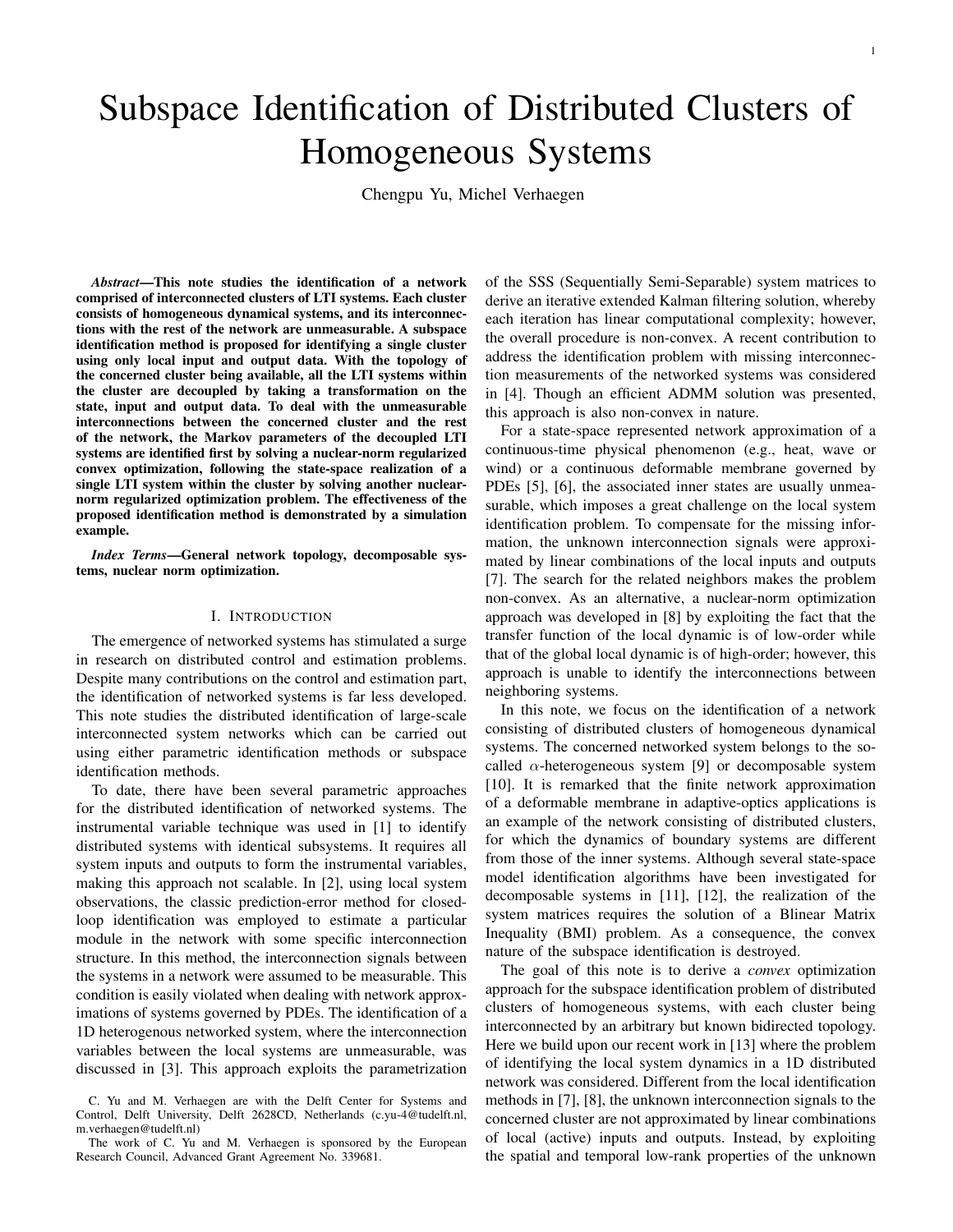

Fig. 1. Diagram of a network comprised of distributed clusters. The set of interconnected systems in an ellipse is called "local cluster", while the "network" refers to the union of all the distributed local clusters.

inputs that are revealed in the data equation of a state-space model, a nuclear-norm regularized optimization approach is developed. Numerical simulations show that the proposed approach can effectively handle the adverse effects caused by unmeasurable interconnection signals.

The rest of the note is organized as follows. Section II formulates the distributed identification problem. Section III presents an identification framework for distributed clusters homogeneous systems. In Section IV, a simulation example is provided to demonstrate the performance of the proposed identification algorithm, followed by the conclusions in Section V.

The following notations are adopted throughout the note. The lowercase (uppercase) *x* (*X*) is used to denote a vector (matrix).  $X(m:n, p: q)$  is the submatrix of X with rows indexed from *m* to *n* and columns indexed from *p* to *q*, this notation is in accordance with Matlab style.  $diag(x)$ denotes a diagonal matrix with its diagonal entries equal to the components of *x*. The superscripts  $^T$  and  $^{-1}$  are transpose and inverse operators, respectively. *I* is an identity matrix of appropriate dimension. *⊗* stands for the Kronecker product. *∥X∥<sup>F</sup>* and *∥X∥<sup>∗</sup>* denote the Frobenius norm and the nuclear norm of the matrix  $X$ , respectively.  $\mathbb R$  and  $\mathbb B$  stand for the real and binary number sets, respectively.

# II. PROBLEM FORMULATION

We consider the identification of a local cluster of homogeneous systems. As shown in Fig. 1, a local cluster refers to the set of systems in an ellipse. Suppose that the considered local cluster consists of *N* systems which are connected in a topology with its adjacency matrix being denoted by  $P \in \mathbb{B}^{N \times N}$ , and there are *M* systems in other clusters of the network that connect with the considered local cluster with the corresponding interconnection matrix denoted by  $R \in \mathbb{B}^{N \times M}$ .

The dynamics of the local cluster is described by the following state-space form:

$$
x(k+1) = (I \otimes A_a + P \otimes A_b) x(k) + (R \otimes A_b) v(k)
$$
  
+ 
$$
(I \otimes B) u(k)
$$
  

$$
y(k) = (I \otimes C_a + P \otimes C_b) x(k) + (R \otimes C_b) o(k) + w(k),
$$
  
(1)

where  $x(k) = \begin{bmatrix} x_1^T(k) & \cdots & x_N^T(k) \end{bmatrix}^T$ ,  $u(k) = \frac{1}{R}$  $\left[ u_1^T(k) \cdots u_N^T(k) \right]^T$ ,  $y(k) = \left[ y_1^T(k) \cdots y_N^T(k) \right]^T$ 

2

and  $w(k) = \left[ x_1^T(k) \cdots x_N^T(k) \right]^T$  are respectively the local-cluster state, input, output and measurement noise;  $x_i(k) \in \mathbb{R}^n, u_i(k) \in \mathbb{R}^m, y_i(k) \in \mathbb{R}^p$  and  $w_i(k) \in \mathbb{R}^p$ , for  $i = 1, \dots, N$ , are respectively the state, input, output and measurement noise of the *i*-th system operating within the local cluster;  $A_a, A_b \in \mathbb{R}^{n \times n}$ ,  $C_a, C_b \in \mathbb{R}^{p \times n}$  and  $B \in \mathbb{R}^{n \times m}$  are system matrices of a single system within the local cluster;  $v(k) = \left[v_1^T(k) \cdots v_M^T(k)\right]^T$  and  $o(k) = [o_1^T(k) \cdots o_M^T(k)]^T$  are the stacked state and output that come from the neighboring clusters of the network;  $v_i(k) \in \mathbb{R}^n$  and  $o_i(k) \in \mathbb{R}^p$ , for  $i = 1, \dots, M$ , are state and output of the *i*-th system from the neighboring clusters that connects to the concerned local cluster.

As shown in the state-space model (1), the unknown states and outputs of the neighboring clusters influence the dynamics of the concerned local cluster, causing the corresponding identification problem to be challenging. In many practical systems such as deformable mirror of adaptive optics, the controlled inputs of individual systems act locally; therefore, system inputs in the considered model in (1) are assumed to be decoupled. In addition, the matrices  $C_a$  and  $C_b$  are considered to be fat matrices; otherwise, the system states might be directly observed from their outputs, and the corresponding local system identification may become trivial.

For the state-space model of a local cluster in (1), the following assumptions are made.

- A1. The local-cluster model in (1) is minimal and stable.
- A2. The input of the local cluster, *u*(*k*), is persistently exciting of any finite order [14], [15].
- A3. The measurement noise of the local cluster, *w*(*k*), is a white noise sequence and is uncorrelated with the input *u*(*k*).
- A4. The topology of the local cluster is bidirectional, i.e., the associated adjacency matrix *P* is symmetric.

Assumptions A1-A3 are standard assumptions for system identification problems. In Assumption A4, the considered network topology is assumed to be bidirectional, which is common in the network approximations of PDE systems [5], [6]. The bidirectional-topology assumption makes the concerned identification problem more complicated than those with directed topologies in [16], [17]; however, it implies that the adjacency matrix *P* is diagonalizable, which will be used for the subspace identification method in this note.

The *problem of interest* is stated as follows. Given the inputoutput data  $\{u(k), y(k)\}_{k=1}^T$  and the eigenvalue decomposition  $P = U \Lambda U^T$  with  $\Lambda$  being a real diagonal matrix  $\Lambda =$ Diag  $(\lambda_1, \dots, \lambda_N)$ , the goal is to estimate the Markov parameters  $(C_a + \lambda_i C_b)(A_a + \lambda_i A_b)^j B$  for  $i = 1, \dots, N, j = 0, 1, \dots$ and subsequently use these estimated Markov parameters to estimate the individual system matrices  $A_a$ ,  $A_b$ ,  $B$ ,  $C_a$ ,  $C_b$ up to a similarity transformation, i.e. the estimated system matrices satisfies that  $\hat{A}_a = QA_aQ^{-1}, \hat{A}_b = QA_bQ^{-1}, \hat{B}$  $QB, \hat{C}_a = C_a Q^{-1}, \hat{C}_b = C_b Q^{-1}$  with  $Q \in \mathbb{R}^{n \times n}$  being a nonsingular ambiguity matrix.

It is remarked that, compared with the 1D distributed-system identification problem in [3], [13], the system matrices in (1) may not be sparse and banded. In this note, an approximate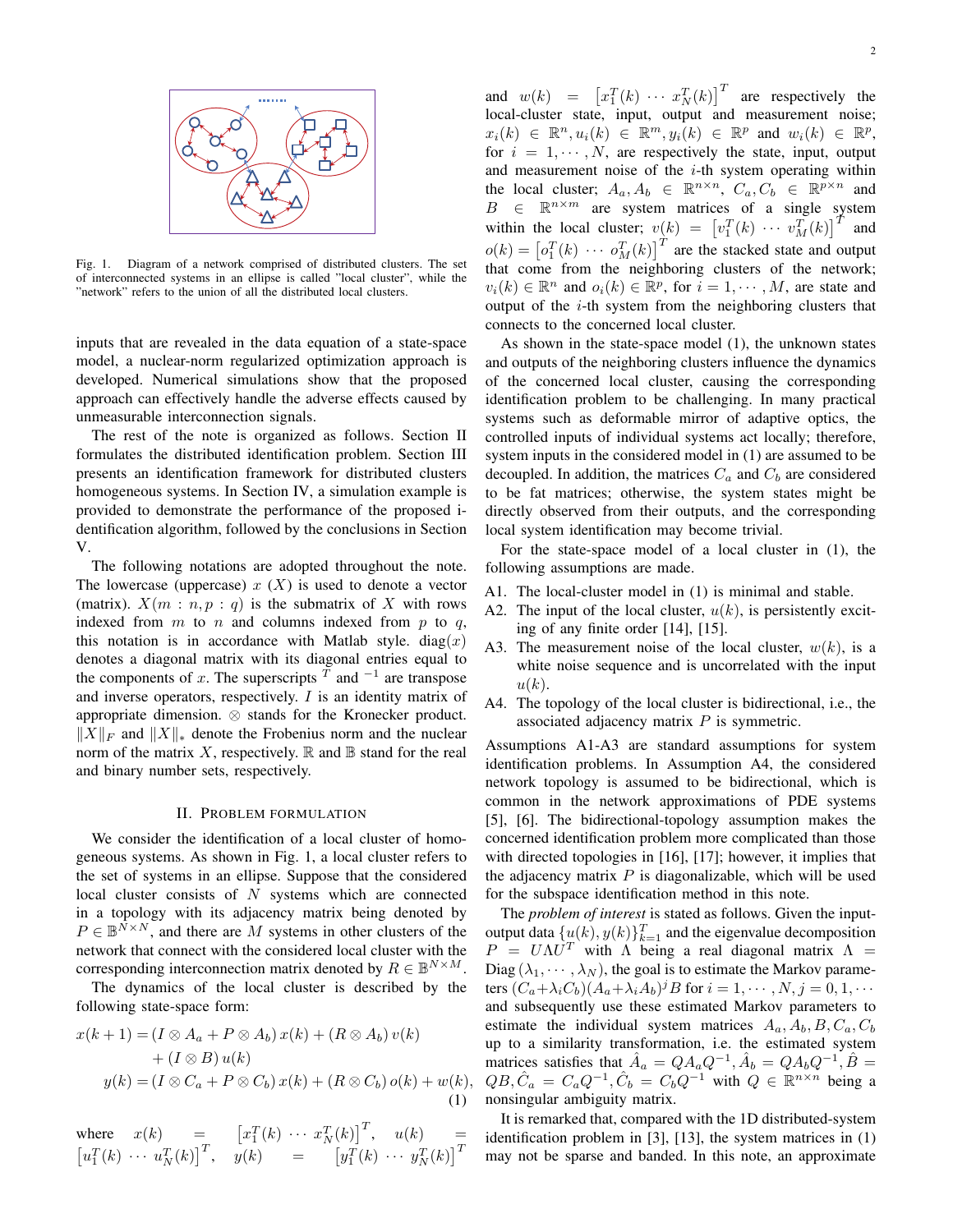solution that uses finite length data sequence is considered. This is a direct consequence of the use of the nuclear-norm optimization. The analysis of the consistency of the estimated models is out of scope in this note, though the numerical simulation section highlights that accurate estimates can be obtained.

# III. SUBSPACE IDENTIFICATION OF LOCAL CLUSTERS OF HOMOGENEOUS SYSTEMS

#### *A. Identification of Markov parameters*

Under Assumption A4, the adjacency matrix *P* is symmetric, so it is always diagonalizable with its eigenvectors being mutually orthogonal and its eigenvalues being real [18]. Then, according to the properties of decomposable systems in [12], the system matrices in (1) can be transformed into block diagonal matrices by a transformation of the state, input and output data as summarized in the following lemma.

**Lemma 1.** *[12]* Let  $P = U\Lambda U^T$  with U an orthogonal matrix *and* Λ *a real diagonal matrix. The local cluster in* (1) *can be equivalently transformed into:*

$$
\hat{x}(k+1) = \underbrace{(I \otimes A_a + \Lambda \otimes A_b)}_{\mathbf{A}} \hat{x}(k) + \underbrace{(U^T R \otimes A_b)}_{\mathbf{R}} v(k)
$$
\n
$$
+ \underbrace{(I \otimes B)}_{\mathbf{B}} \hat{u}(k),
$$
\n
$$
\hat{y}(k) = \underbrace{(I \otimes C_a + \Lambda \otimes C_b)}_{\mathbf{C}} \hat{x}(k) + \underbrace{(U^T R \otimes C_b)}_{\hat{e}(k)} o(k) + \hat{w}(k).
$$
\n(2)

 $where \ \hat{x}(k) = (U^T \otimes I)x(k), \ \hat{u}(k) = (U^T \otimes I)u(k), \ \hat{y}(k) = 0$  $(U^T \otimes I)y(k)$  and  $\hat{w}(k) = (U^T \otimes I)w(k)$ . The following *system matrices are block diagonal:*  $\mathbf{A} = I \otimes A_a + \Lambda \otimes A_b$  $\mathbf{B} = I \otimes B$ ,  $\mathbf{C} = I \otimes C_a + \Lambda \otimes C_b$ ; however, the matrix **R** *may be fully filled. The unknown outputs from neighboring clusters are absorbed into the measurement noise, which yields a* combined noise denoted by  $\hat{e}(k)$ .

It is noted that the state-space model with block-diagonal system matrices in (2) enables us to explicitly present its data equation with finer structures.

Given *T* pairs of input and output data, the data equation of the state-space model in (2) can be written as

$$
\hat{Y}_{s,r} = \mathcal{O}_s \hat{X}_r + \mathbf{T}_{u,s} \hat{U}_{s,r} + \mathbf{T}_{v,s} \hat{V}_{s,r} + \hat{E}_{s,r},
$$
 (3)

where

$$
\hat{Y}_{s,r} = \begin{bmatrix} \hat{y}(1) & \hat{y}(2) & \cdots & \hat{y}(r) \\ \hat{y}(2) & \hat{y}(3) & \ddots & \hat{y}(r+1) \\ \vdots & \ddots & \ddots & \vdots \\ \hat{y}(s) & \hat{y}(s+1) & \cdots & \hat{y}(T) \end{bmatrix} \in \mathbb{R}^{sNn \times sNn}
$$

with the subscripts *s* and *r* representing respectively the numbers of vertical and horizontal blocks, satisfying that  $s + r = T + 1$ ;  $\hat{U}_{s,r}$ ,  $\hat{U}_{s,r}$  and  $\hat{W}_{s,r}$  are defined similarly

as 
$$
\hat{Y}_{s,r}
$$
;  $\hat{X}_r = [\hat{x}(1) \cdots \hat{x}(r) ]$ ;  
\n
$$
\mathcal{O}_s = \begin{bmatrix} \mathbf{C} \\ \mathbf{C} \mathbf{A} \\ \vdots \\ \mathbf{C} \mathbf{A}^{s-1} \end{bmatrix} \in \mathbb{R}^{sNn \times Nn}
$$

is the extended observability matrix;

$$
\mathbf{T}_{u,s} = \left[ \begin{array}{ccc} 0 & & \\ \mathbf{CB} & 0 & \\ \vdots & \ddots & \ddots \\ \mathbf{CA}^{s-2}\mathbf{B} & \cdots & \mathbf{CB} & 0 \end{array} \right] \in \mathbb{R}^{sNp \times sNm},
$$

and

$$
\mathbf{T}_{v,s} = \left[ \begin{array}{ccc} 0 & & \\ \mathbf{CR} & 0 & \\ \vdots & \ddots & \vdots \\ \mathbf{CA}^{s-2}\mathbf{R} & \cdots & \mathbf{CR} & 0 \end{array} \right] \in \mathbb{R}^{sNp \times sMn}.
$$

The term  $\mathcal{O}_s \hat{X}_r + \mathbf{T}_{v,s} \hat{V}_{s,r}$  on the right-hand side of the data equation in (3) is unknown. However, it has a low rank under some conditions.

**Lemma 2.** The sum  $\mathcal{O}_s \hat{X}_r + \mathbf{T}_{v,s} \hat{V}_{s,r}$  in the data equation (3) *has a rank satisfying*

$$
rank\left(\mathcal{O}_s\hat{X}_r + \mathbf{T}_{v,s}\hat{V}_{s,r}\right) \leq Nn + (s-1)Mn. \tag{4}
$$

*Proof:* The above results can be straightforwardly obtained by considering the following rank properties:

$$
\begin{aligned} &\text{rank}\left(\mathcal{O}_{s}\hat{X}_{r}+\mathbf{T}_{v,s}\hat{V}_{s,r}\right)\leq\text{rank}\left(\mathcal{O}_{s}\hat{X}_{r}\right)+\text{rank}\left(\mathbf{T}_{v,s}\hat{V}_{s,r}\right),\\ &\text{rank}\left(\mathcal{O}_{s}\hat{X}_{r}\right)\leq\text{rank}\left(\mathcal{O}_{s}\right)\leq Nn,\\ &\text{rank}\left(\mathbf{T}_{v,s}\hat{V}_{s,r}\right)\leq\text{rank}\left(\mathbf{T}_{v,s}\right)\leq(s-1)Mn.\end{aligned}
$$

From the above lemma, we can see that the sum  $\mathcal{O}_s \hat{X}_r$  +  $\mathbf{T}_{v,s}\hat{V}_{s,r}$  is of low rank when the dimension parameters *s* and *M* satisfy

$$
sNp > Nn + (s-1)Mn.
$$
 (5)

It is obvious that, when  $N > M$ , we can always find a positive integer *s* such that the above inequality holds. On the other hand, for a fixed dimension parameter *s*, when *N* is much larger than *M*, the associated low rank property will be more significant. In many practical networked systems, it is usually possible to find a local cluster for which the number of systems inside the cluster is larger than the number of interconnected systems outside the cluster. Examples are 1D networked systems with each system connecting with its two-neighboring systems and 2D networked systems with each system connecting with its four-neighboring systems.

Inspired by the idea of the N2SID method [19] and its extension in [13], by taking into account the low rank property of the sum  $\mathcal{O}_s \hat{X}_r + \mathbf{T}_{v,s} \hat{V}_{s,r}$ , the Markov parameters inside the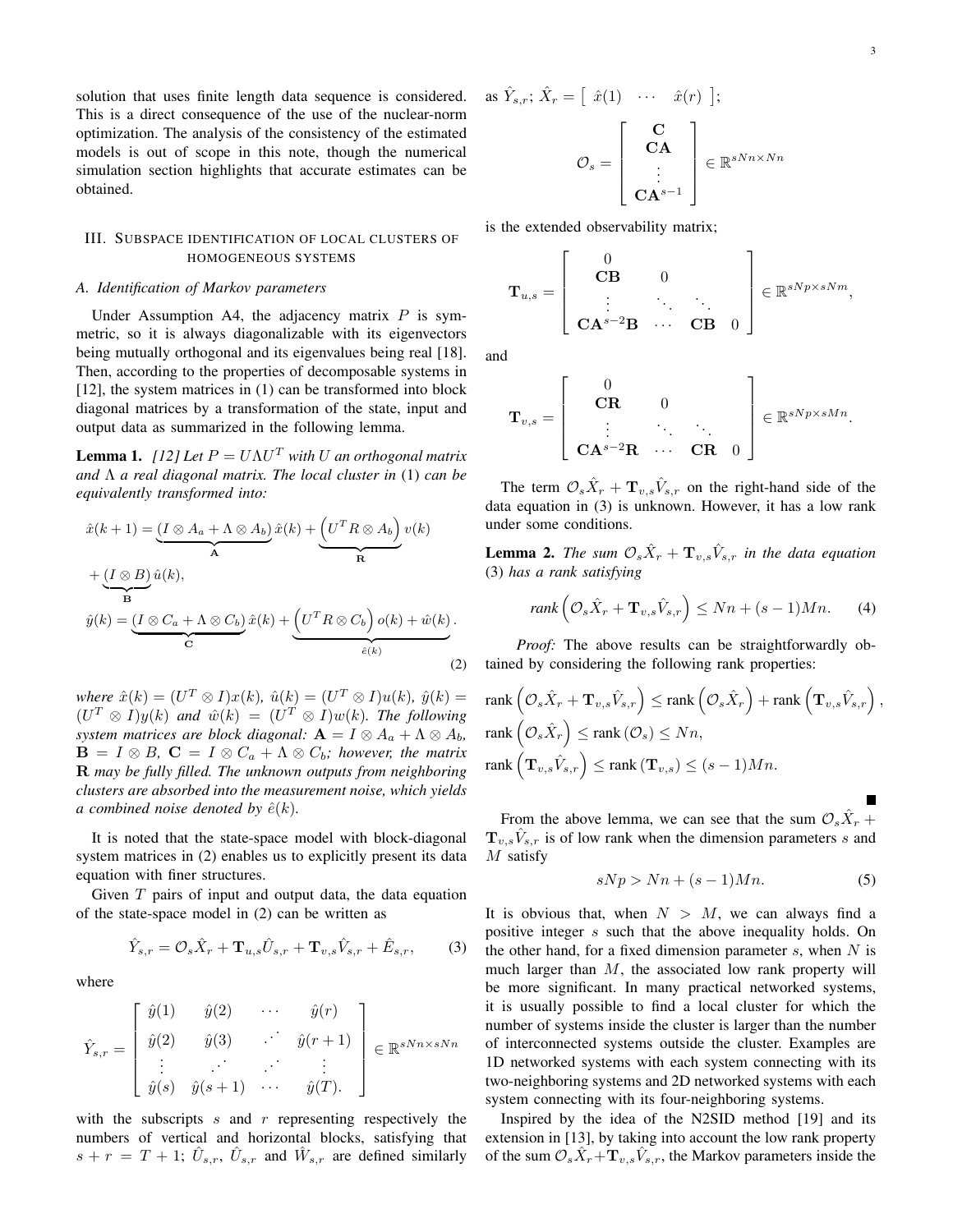$\sqrt{ }$ 

*Cj*  $C_jA_j$  $C_jA_j^2$  1  $\overline{1}$  $\overline{1}$  $\overline{1}$ 

block Toeplitz matrix  $T_{u,s}$  can be estimated by the nuclear- we define the following block Hankel matrix: norm optimization as follows:

$$
\min_{\tilde{Y}_{s,r} \in \mathcal{H}_{s,r}, \mathbf{T}_{u,s} \in \mathcal{T}_{s}} \sum_{k=1}^{T} \|\hat{y}(k) - \tilde{y}(k)\|_{F}^{2} + \alpha \|\tilde{Y}_{s,r} - \mathbf{T}_{u,s}\hat{U}_{s,r}\|_{*},
$$
\n(6)

where  $\alpha$  is a regularization parameter to balance the leastsquares term and the nuclear-norm regularization term; *Hs,r* denotes the set of block Hankel matrices having the form of  $\hat{Y}_{s,r}$  and  $\mathcal{T}_s$  represents the set of block Toeplitz matrices having the same structure as  $\mathbf{T}_{u,s}$ ;  $\tilde{Y}_{s,r}$  is a block Hankel matrix constructed by  $\{\tilde{y}(k)\}_{k=1}^T$ , which are variables used to represent noise-free measurements. The least-squares term is used to tackle the measurement-noise effect, while the nuclear-norm regularization term is adopted to deal with the unmeasurable states from neighboring clusters in the network.

It is noteworthy that the Markov parameters, as block entries of **T***u,s*, are further block diagonal matrices. More specifically, **CA***<sup>i</sup>***B** can be explicitly expressed as

$$
\mathbf{CA}^i\mathbf{B} = \mathbf{BDiag} \left[ (C_a + \lambda_1 C_b)(A_a + \lambda_1 A_b)^i B, \cdots, (C_a + \lambda_N C_b)(A_a + \lambda_N A_b)^i B \right],
$$
 (7)

where BDiag[*·*] denotes a block-diagonal matrix.

Instead of directly estimating the coarse Markov parameters  ${C}$ **A**<sup>*i*</sup>**B** $}$  ${}_{i=0}^{s-2}$  in (6), we regard the finer Markov parameters  $\{(C_a + \lambda_j C_b)(A_a + \lambda_j A_b)^i B\}_{i=0, j=1}^{s-2, N}$  as the variables to be determined. Since such a finer parametrization of  $T_{s,r}$  does not destroy the convexity of (6), the finer Markov parameters  $\{(C_a + \lambda_j C_b)(A_a + \lambda_j A_b)^i B\}_{i=0,j=1}^{s-2,N}$  can be reliably estimated. In addition, by considering the finer Markov parameters to be variables, the total number of variables involved the optimization problem in (6) can be reduced. The parametrization of  $\tilde{Y}_{s,r}$  requires  $T N p$  variables, and the parametrization of  $T_{u,s}$  requires  $(s-1)Npm$  variables. It is obvious that the number of decision variables in  $(6)$  can be very large once any or a combination of the dimension parameters *s, T* or *N* has a large value. To cope with this high-dimension optimization problem, the ADMM algorithm in [20] will be adopted for numerical simulations.

#### *B. Estimation of system matrices*

After having obtained the Markov parameters  $\{(C_a + C_a)\}$  $\lambda_j C_b$ ) $(A_a + \lambda_j A_b)^i B$ <sub>*i*=0*,j*=1</sub>, this subsection will be devoted to the estimation of system matrices  $\{C_a, C_b, A_a, A_b, B\}$ . Since the pattern matrix  $P$  is accessible beforehand, the values of  $\{\lambda_i\}_{i=1}^N$  are available.

For notational simplicity without sacrificing the essence of the method, we shall present the estimation of system matrices using the Markov parameters up to the sixth moment, i.e.  $\{(C_a + \lambda_j C_b)(A_a + \lambda_j A_b)^i B\}_{i=0,j=1}^{6,N}$ .

Denote  $C_j = C_a + \lambda_j C_b$  and  $A_j = A_a + \lambda_j A_b$ . Based on the known Markov parameters  $\{C_j A_j^i B\}_{i=1}^6$  for  $j \in \{1, \dots, N\}$ ,

$$
H_{j} = \begin{bmatrix} C_{j}B & C_{j}A_{j}B & C_{j}A_{j}^{2}B & C_{j}A_{j}^{3}B \\ C_{j}A_{j}B & C_{j}A_{j}^{2}B & C_{j}A_{j}^{3}B & C_{j}A_{j}^{4}B \\ C_{j}A_{j}^{2}B & C_{j}A_{j}^{3}B & C_{j}A_{j}^{4}B & C_{j}A_{j}^{5}B \\ C_{j}A_{j}^{3}B & C_{j}A_{j}^{4}B & C_{j}A_{j}^{5}B & C_{j}A_{j}^{6}B \end{bmatrix}
$$
  
= 
$$
\begin{bmatrix} C_{j} \\ C_{j}A_{j} \\ C_{j}A_{j}^{2} \\ C_{j}A_{j}^{3} \end{bmatrix} \begin{bmatrix} B & A_{j}B & A_{j}^{2}B & A_{j}^{3}B \end{bmatrix}.
$$
 (8)

In developing the estimation method for the system matrices, use will be made of the following assumption.

A5. The extended observability matrix 

 $C_jA_j^3$ *j* and the extended controllability  $\sqrt{2}$  $B \quad A_j B \quad A_j^2 B \quad A_j^3 B$  $1, 2, \cdots, N$ are of full column and row ranks, respectively

Under Assumption A5 and when  $n < \min\{4p, 4m\}$ , it is easy to see that rank  $(H_j) = n$ , and the extended controllability matrix  $\begin{bmatrix} B & A_jB & A_j^2B & A_j^3B \end{bmatrix}$  has the same row subspace as *H<sup>i</sup>* .

Taking the SVD decomposition of *H<sup>i</sup>* yields that

$$
H_j = \begin{bmatrix} U_s^j & U_n^j \end{bmatrix} \begin{bmatrix} \Sigma_j & \\ & O \end{bmatrix} \begin{bmatrix} V_s^{j,T} \\ V_n^{j,T} \end{bmatrix}, \qquad (9)
$$

where  $\Sigma_j \in \mathbb{R}^{n \times n}$  is a nonsingular diagonal matrix,  $U_s^j \in$  $\mathbb{R}^{4p \times n}$ ,  $U_n^j \in \mathbb{R}^{4p \times (4p-n)}$ ,  $V_s^j \in \mathbb{R}^{4m \times n}$  and  $V_n^j \in$ R 4*m×*(4*m−n*) are partial orthogonal matrices. Since *H<sup>j</sup>* is known, the matrices on the right-hand side of (9) are considered to be known as well in the sequel.

By equations (8) and (9), we can derive that

$$
\left[ \begin{array}{cc} B & A_j B & A_j^2 B & A_j^3 B \end{array} \right] V_n^j = 0, \quad j = 1, \cdots, N. \tag{10}
$$

Inspired by the subspace-based blind identification method in [21], we shall parameterize the row space of  $H_i$  for  $j =$ 1,  $\cdots$ , *N*. Define a parametric matrix  $\Phi \in \mathbb{R}^{n \times 15m}$  as

$$
\Phi = \left[ \begin{array}{cccccc} B & A_a B & A_b B & A_a^2 B & A_a A_b B \\ A_b A_a B & A_b^2 B & A_a^3 B & A_a^2 A_b B & A_a A_b A_a B \\ A_a A_b^2 B & A_b A_a^2 B & A_b A_a A_b B & A_b^2 A_a B & A_b^3 B \end{array} \right].
$$

For each  $j \in \{1, \dots, N\}$ , there exists a constant matrix  $\Theta_j \in \mathbb{R}^{15m \times 4m}$  satisfying

$$
\left[\begin{array}{cc} B & A_j B & A_j^2 B & A_j^3 B \end{array}\right] = \Phi \Theta_j. \tag{11}
$$

By the relation between  $\Phi$  and  $\begin{bmatrix} B & A_j B & A_j^2 B & A_j^3 B \end{bmatrix}$ , the constant matrix  $\Theta_j$  can be easily determined; hence  $\Theta_j$  is considered to be known in the sequel.

Substituting (11) into (10) yields that

$$
\Phi \Theta_j V_n^j = 0 \text{ for } j = 1, \cdots, N.
$$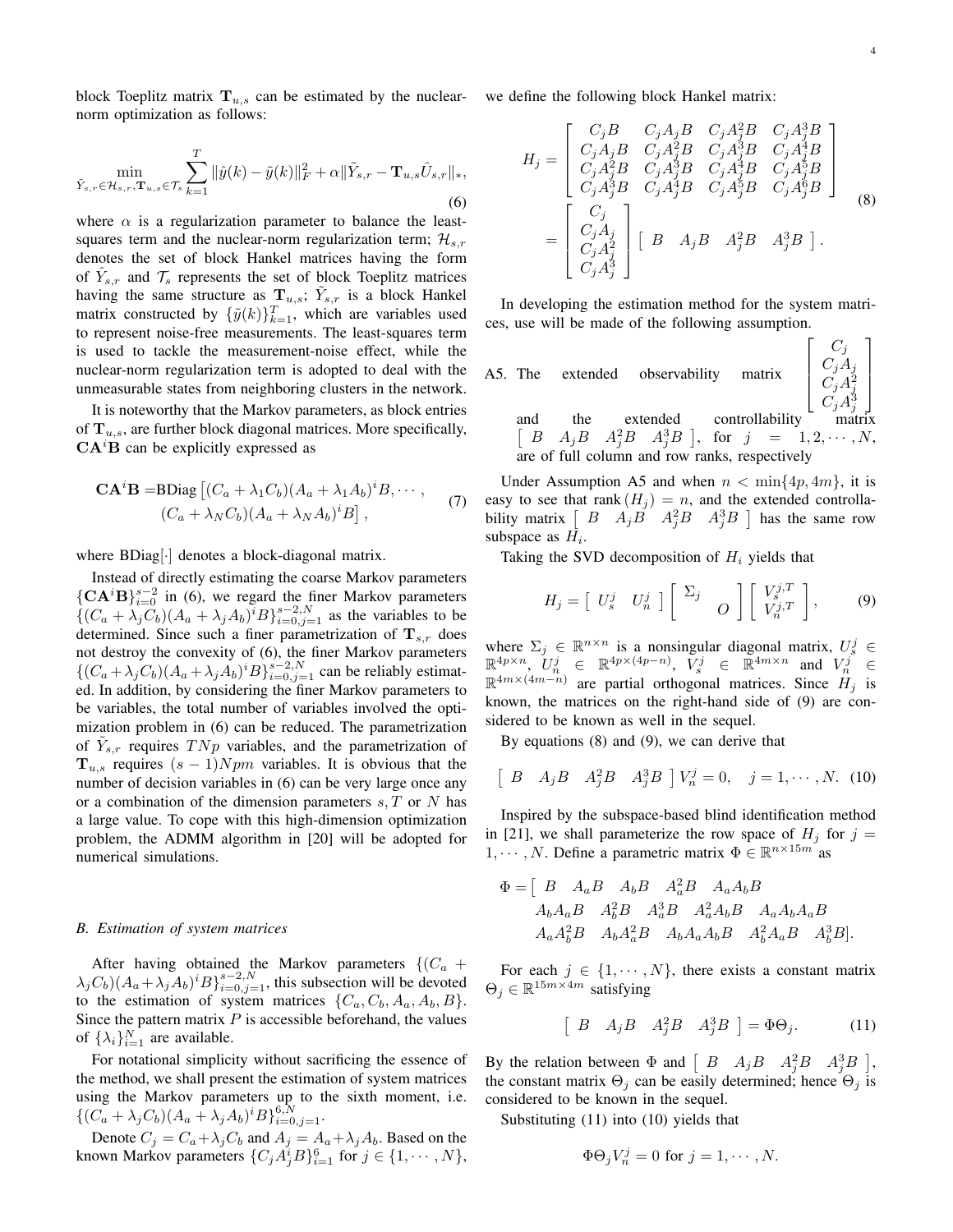Then, by stacking the above equations for all  $j \in \{1, \dots, N\}$ , we can obtain that



In the above equation, the matrices  $\Theta$  and  $V_n$  are known, while  $\Phi$  is the parametric matrix to be estimated.

Next, we shall analyze the properties of the solution to equation (12). Although the matrix **Θ** may be a fat matrix, it is generally rank deficient.

**Lemma 3.** For the coefficient matrix  $\mathbf{\Theta} \in \mathbb{R}^{15m \times 4Nm}$  in (12), *it has a rank satisfying*

$$
rank(\mathbf{\Theta}) \le 10m,\tag{13}
$$

*where the equality holds if the adjacency matrix P has more than 4 different eigenvalues.*

*Proof:* By re-ordering the block columns of **Θ** that is determined by equation (11), we can obtain the following matrix



where the identity matrix *I* has size  $m \times m$ . From the structure of the above matrix, it is easy to see that rank  $(\Theta) \leq$  $(1 + 2 + 3 + 4)m = 10m$ . According to the properties of the Vandermonde matrix [18], we can find that rank  $(\Theta) = 10m$  as long as there are at least 4 different elements in  $\{\lambda_1, \dots, \lambda_N\}$ , namely the adjacency matrix *P* has more than 4 different eigenvalues.

The above lemma indicates that the matrix **Θ** is always rank deficient, regardless of the topology of the local cluster.

By Lemma 3, the matrix  $\Theta V_n \in \mathbb{R}^{15m \times (4m-n)N}$  in equation (12) has the rank property satisfying

$$
rank\left(\mathbf{\Theta V}_{n}\right) \leq rank\left(\mathbf{\Theta}\right) \leq 10m.
$$

Therefore, when  $n + 10m < 15m$ , the parametric matrix  $\Phi$ cannot be determined from equation (12) up to an  $n \times n$  nonsingular ambiguity matrix. However, by taking an insight into the structure of  $\Phi$ , we can construct a matrix  $\Gamma(\Phi) \in \mathbb{R}^{3n \times 7m}$ from the block entries of  $\Phi$  such that it is of low rank:

$$
\Gamma(\Phi) = \begin{bmatrix} B & A_a B & A_b B & \cdots & A_b^2 B \\ A_a B & A_a^2 B & A_a A_b B & \cdots & A_a A_b^2 B \\ A_b B & A_b A_a B & A_b^2 B & \cdots & A_b^3 B \end{bmatrix}
$$

$$
= \begin{bmatrix} I \\ A_a \\ A_b \end{bmatrix} \begin{bmatrix} B & A_a B & A_b B & \cdots & A_b^2 B \end{bmatrix}.
$$
 (15)

Then, by combining the equation in (12) and the low rank property of  $\Gamma(\Phi)$ , we propose a nuclear-norm regularized optimization formulation as follows:

$$
\min_{\Phi} \quad \|\Phi \Theta \mathbf{V}_n\|_F^2 + \beta \|\Gamma(\Phi)\|_*s.t. \quad \Phi M_l = M_r
$$
\n(16)

where  $\beta$  is a regularization parameter to make a tradeoff between the least-squares term and the nuclear-norm term,  $M_l \in \mathbb{R}^{15m \times n}$  and  $M_r \in \mathbb{R}^{n \times n}$  are constant and known matrices, and the equality constraint is provided to avoid the trivial solution of  $\Phi$ . In principle,  $M_l$  has to be chosen such that it has full column rank and each of its columns is non-orthogonal to the row space of  $\Phi$ , while  $M_r$  can be chosen as any non-singular matrix. In numerical simulations, the matrices  $M_l$  and  $M_r$  are randomly generated so that they satisfy the above mentioned properties with probability one [22].

Based on the estimate of  $\Phi$  obtained from (16), we shall estimate the matrices  $A_a$ ,  $A_b$  and  $B$ . Let the SVD decomposition of  $\Gamma(\Phi)$  be given as follows:

$$
\Gamma(\Phi) = \begin{bmatrix} U_s & U_n \end{bmatrix} \begin{bmatrix} \Sigma_s & \\ & \Sigma_n \end{bmatrix} \begin{bmatrix} V_s^T \\ V_n^T \end{bmatrix}, \qquad (17)
$$

where  $U_s \in \mathbb{R}^{3n \times n}$ ,  $U_n \in \mathbb{R}^{3n \times 2n}$ ,  $V_s \in \mathbb{R}^{7m \times n}$  and  $V_n \in$  $\mathbb{R}^{7m \times (7m-n)}$  are partial orthogonal matrices,  $\Sigma_s \in \mathbb{R}^{n \times n}$  and  $\Sigma_n$  are diagonal matrices with the nonzero entries of  $\Sigma_s$  being larger than those of  $\Sigma_n$ . Then, the estimates of  $A_a$ ,  $A_b$ ,  $B$  are respectively set to

$$
\hat{A}_a = U_s(n+1:2n,:), \quad \hat{A}_b = U_s(2n+1:3n,:),
$$
  
\n
$$
\hat{B} = V_s^T(:,1:m).
$$
\n(18)

Denote  $M_j^i = (C_a + \lambda_j C_b)(A_a + \lambda_j A_b)^i B$  for  $j = 1, \dots, N$ and  $i = 0, \dots, 6$ . The matrices  $C_a$  and  $C_b$  can be estimated by solving the following least-squares minimization problem:

$$
\min_{C_a, C_b} \sum_{i=0, j=1}^{6, N} \left\| M_j^i - \left[ C_a \quad C_b \right] \left[ \begin{array}{c} (A_a + \lambda_j A_b)^i B \\ \lambda_j (A_a + \lambda_j A_b)^i B \end{array} \right] \right\|_F^2.
$$
\n(19)

# *C. Summary of the identification approach*

The subspace identification of a local cluster of homogeneous systems is carried out by sequentially estimating the Markov parameters and the system matrices. To ease the reference, the identification approach is summarized in Algorithm 1.

| <b>Algorithm 1:</b> Identification of local clusters of homogeneous systems |                                                                                                               |
|-----------------------------------------------------------------------------|---------------------------------------------------------------------------------------------------------------|
| 1)                                                                          | Transform the local-cluster model into (2), as shown in Lemma 1;                                              |
| (2)                                                                         | Estimate parameters $\{C_a + \lambda_j C_b \} (A_a + \lambda_j A_b)^i \overline{B} \}_{i=0, i=1}^{s-2, N}$ by |
|                                                                             | solving the nuclear-norm optimization problem in (6);                                                         |
| 3)                                                                          | Estimate the parametric matrix $\Phi$ by solving (16);                                                        |
| $\overline{4}$                                                              | Take the SVD decomposition of $\Gamma(\Phi)$ shown in (17),                                                   |
|                                                                             | and extract the estimates of $A_a$ , $A_b$ and B, as shown in (18).                                           |
| 5)                                                                          | Estimate $C_a$ and $C_b$ by solving (19).                                                                     |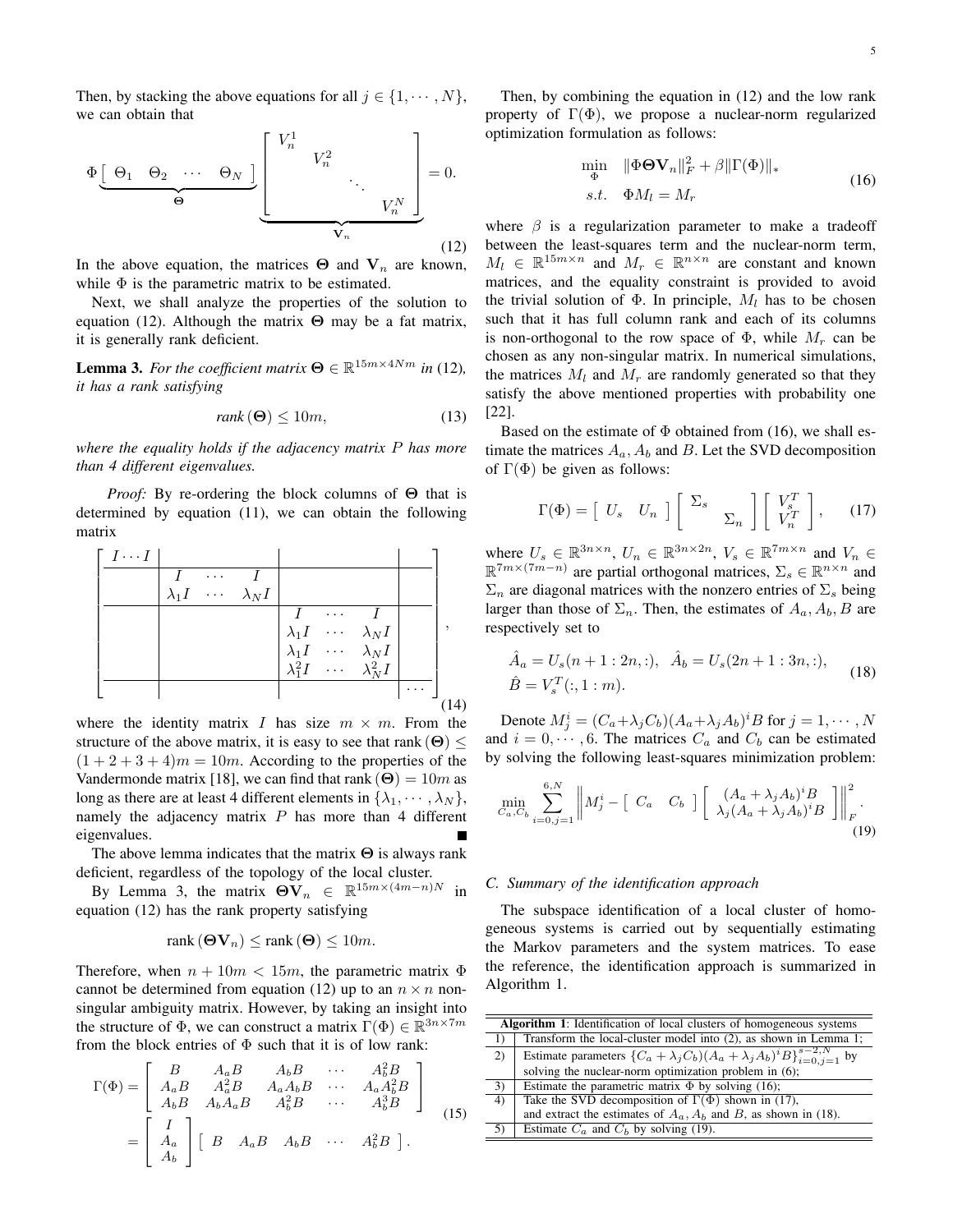

Fig. 2. The networked system considered in a simulation example.

## IV. NUMERICAL SIMULATIONS

In this section, a numerical simulation example is provided to demonstrate the effectiveness of the proposed identification method. In the simulation, the system inputs and measurement noises are generated randomly, and 2000 pairs of input-output data are adopted for system identification. The regularization parameters in (6) and (16) are empirically set to  $\alpha = 0.1$ ,  $\beta =$ 0*.*01. The high-dimension optimization problem in (6) is solved using the ADMM algorithm [20], while the small-scale convex optimization problem in (16) is solved using the CVX toolbox [23].

To assess the performance of Algorithm 1, the normalized impulse-response-fitting criterion is defined. For the matrix triplet  $\{C_a, A_a, B\}$ , the associated impulse-response-fitting criterion is defined as

$$
\frac{1}{K} \sum_{j=1}^{K} \frac{\sum_{i=0}^{10} \|C_a A_a^i B - \hat{C}_a^j \left(\hat{A}_a^j\right)^i \hat{B}^j\|_F}{\sum_{i=0}^{10} \|C_a A_a^i B\|_F},\qquad(20)
$$

where *K* is the number of Monte-Carlo trials which is set to  $K = 50$  and  $\{\hat{C}_a^j, \hat{A}_a^j, \hat{B}^j\}$  are the *j*-th estimates of  ${C_a, A_a, B}$ , respectively. The normalized impulse-responsefitting criteria for the matrix triplets  $\{C_b, A_a, B\}$ ,  $\{C_a, A_b, B\}$ and  $\{C_b, A_b, B\}$  are defined similarly.

In this simulation, we consider the identification of a local cluster of the network as shown in Fig. 2. The corresponding system matrices are defined as:

$$
A_a = \begin{bmatrix} 0.3695 & -0.2017 \\ -0.1817 & 0.3209 \end{bmatrix}, A_b = \begin{bmatrix} 0.1699 & -0.1078 \\ 0.2842 & 0.1815 \end{bmatrix}
$$
  
\n
$$
C_a = \begin{bmatrix} 0.6002 & 0.0163 \end{bmatrix}, C_b = \begin{bmatrix} 0.9817 & -0.3902 \end{bmatrix},
$$
  
\n
$$
B = \begin{bmatrix} -0.5630 \\ -0.9674 \end{bmatrix}.
$$

*,*

Fig. 3 shows the identification performance of the proposed identification algorithm under different noise levels. It can be observed that the associated estimation errors of impulse responses decrease along with the increase of the signal-to-noise ratio (SNR) when SNR*≤*40 dB; however, they change slightly when SNR*≥*50 dB, indicating that the estimates of system matrices are slightly biased. This might be caused by two factors: (a) the provided nuclear-norm optimization problem is a relaxed version of the low-rank optimization problem; (b) the unknown system outputs from neighboring clusters are considered to be measurement noises. Furthermore, it can be found in Fig. 3 that, if the unknown interconnection signals are neglected, i.e. the nuclear norm in (6) is replaced by the Frobenius norm, the associated estimates of system matrices



Fig. 3. Identification performance of Algorithm 1. Solid curves are plotted by neglecting the unknown interconnection signals (using the Frobenius-norm regularization), while dashed curves are plotted by our proposed algorithm (using the nuclear-norm regularization).

are very biased, which cannot be mitigated by increasing the SNR. From the above simulation results, we can see that our proposed identification is effective in handling the unknown interconnection signals.

## V. CONCLUSION

In this note, we have developed a subspace identification algorithm for distributed clusters of homogeneous systems. The merit of the presented identification algorithm is that it is carried out by solving convex optimization problems; thus, it can yield more reliable identification results with relation to the general nonlinear optimization solutions. To implement the proposed algorithm, we identify the associated Markov parameters by solving a nuclear-norm regularized optimization problem, followed by the estimation of individual system matrices by solving another nuclear-norm regularized optimization problem. Numerical simulations have been provided to show the effectiveness of the proposed identification algorithm. In the future, by making use of the merit of low-rank optimization, the local identification of distributed heterogeneous systems will be investigated.

#### **REFERENCES**

- [1] M. Ali, A. Ali, S. Chughtai, and H. Werner, "Consistent identification of spatially interconnected systems," in *American Control Conference (ACC), 2011*, pp. 3583–3588, June 2011.
- [2] P. M. V. den Hof, A. Dankers, P. S. Heuberger, and X. Bombois, "Identification of dynamic models in complex networks with prediction error methodsbasic methods for consistent module estimates," *Automatica*, vol. 49, no. 10, pp. 2994 – 3006, 2013.
- [3] J. Rice and M. Verhaegen, "Efficient system identification of heterogeneous distributed systems via a structure exploiting extended kalman filter," *Automatic Control, IEEE Transactions on*, vol. 56, pp. 1713– 1718, July 2011.
- [4] A. Hansson and M. Verhaegen, "Distributed system identification with admm," *arXiv:1403.4804*, 2014.
- [5] U. Khan, J. M. Moura, *et al.*, "Distributing the kalman filter for largescale systems," *Signal Processing, IEEE Transactions on*, vol. 56, no. 10, pp. 4919–4935, 2008.
- [6] T. Ruppel, *Modeling and Control of Deformable Membrane Mirrors*. INTECH Open Access Publisher, 2012.
- [7] A. Haber and M. Verhaegen, "Subspace identification of large-scale interconnected systems," *Automatic Control, IEEE Transactions on*, vol. 59, pp. 2754–2759, Oct 2014.
- [8] N. Matni and A. Rantzer, "Low-rank and low-order decompositions for local system identification," *arXiv:1403.7175*, 2014.